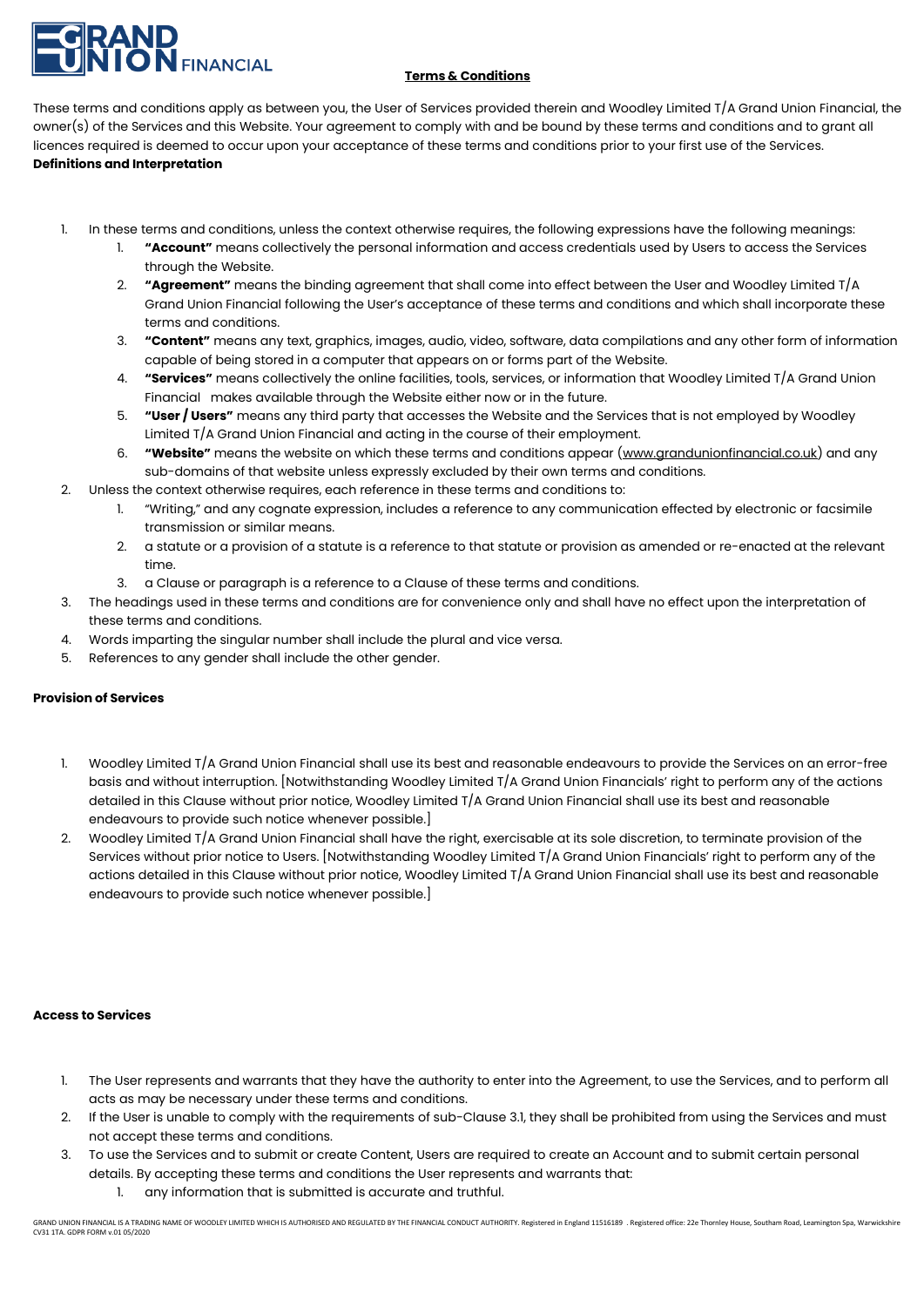- 2. all such information will be kept accurate and up to date; and
- 3. how they identify themselves does not violate any part of these terms and conditions or any applicable laws.

# **Use of Services**

- 1. The Services are for personal and commercial use. Use of the services during business is acceptable.
- 2. Users are permitted to use the Services only in accordance with:
	- 1. these terms and conditions; and
	- 2. any relevant law, regulation, or other applicable instrument in their particular jurisdiction.
- 3. Subject to any express agreement to the contrary, Users may only access the Services through the normal means provided by Woodley Limited T/A Grand Union Financial. Users shall not attempt to download, convert or otherwise reverse-engineer any part of the Services.
- 4. The restrictions set out in sub-Clause 4.3 shall not apply to Content submitted or created by a particular User where that User is downloading their Content, nor to any other Content that a User may have permission to access.
- 5. Users may not engage in any conduct that may disrupt provision of the Services by Woodley Limited T/A Grand Union Financial.
- 6. Subject to any express agreement to the contrary, Users may not reproduce, copy, duplicate, trade or resell the Services.
- 7. Users' rights to use the Services are non-exclusive, non-transferrable and fully revocable at Woodley Limited T/A Grand Union Financial 's discretion.

# **Intellectual Property**

- 1. Subject to the exceptions in Clause 6 of these terms and conditions, all Content included on the Website, unless submitted or created by Users, including, but not limited to, text, graphics, logos, icons, images, sound clips, video clips, data compilations, page layout, underlying code and software is the property of Woodley Limited T/A Grand Union Financial , our affiliates or other relevant third parties. By accepting these terms and conditions the User acknowledges that such material is protected by applicable United Kingdom and International intellectual property and other laws.
- 2. Subject to Clause 8 Users may not reproduce, copy, distribute, store or in any other fashion re-use material from the Website unless otherwise indicated on the Website or unless given express written permission to do so by Woodley Limited T/A Grand Union Financial.

# **Third Party Intellectual Property**

1. Where expressly indicated, certain Content, such as advertising material, and the Intellectual Property Rights subsisting therein belongs to other parties. This Content, unless expressly stated to be so, is not covered by any permission granted by Clause 5 of these Terms and Conditions to use Content from the Web Site. The exceptions in Clause 8 continue to apply. Any such Content will be accompanied by a notice providing the contact details of the owner and any separate use policy that may be relevant.

#### **User Content and Intellectual Property**

- 1. When using the Services to create Content, Users should do so in accordance with the following rules:
	- 1. Users must not submit Content that is unlawful or otherwise objectionable. This includes, but is not limited to, Content that is abusive, threatening, harassing, defamatory or fraudulent.
	- 2. Users must not submit Content that is intended to promote or incite violence.
	- 3. Users must not submit Content that may contain viruses or any other software or instructions that may damage or disrupt other software, computer hardware or communications networks.
	- 4. Users must not post links to other websites containing any of the above types of Content.
	- 5. [Users must not engage in any form of commercial advertising. This does not prohibit references to businesses for nonpromotional purposes including references where advertising may be incidental;]
	- 6. Users must not impersonate other people, particularly employees and representatives of Woodley Limited T/A Grand Union Financial or our affiliates.
	- 7. Users must not use the Services for unauthorised mass-communication such as "spam" or "junk mail."
- 2. Woodley Limited T/A Grand Union Financial has the right, but not the obligation to pre- or post-screen Content submitted or created by Users and may flag or filter any Content that it deems appropriate.
- 3. If any Content is found to be in breach of these terms and conditions, Woodley Limited  $T/A$  Grand Union Financial reserves the right to remove it without notice and may, at its sole discretion, terminate the responsible User's access to the Services.

GRAND UNION FINANCIAL IS A TRADING NAME OF WOODLEY LIMITED WHICH IS AUTHORISED AND REGULATED BY THE FINANCIAL CONDUCT AUTHORITY. Registered in England 11516189 . Registered office: 22e Thornley House, Southam Road, Leaming CV31 1TA. GDPR FORM v.01 05/2020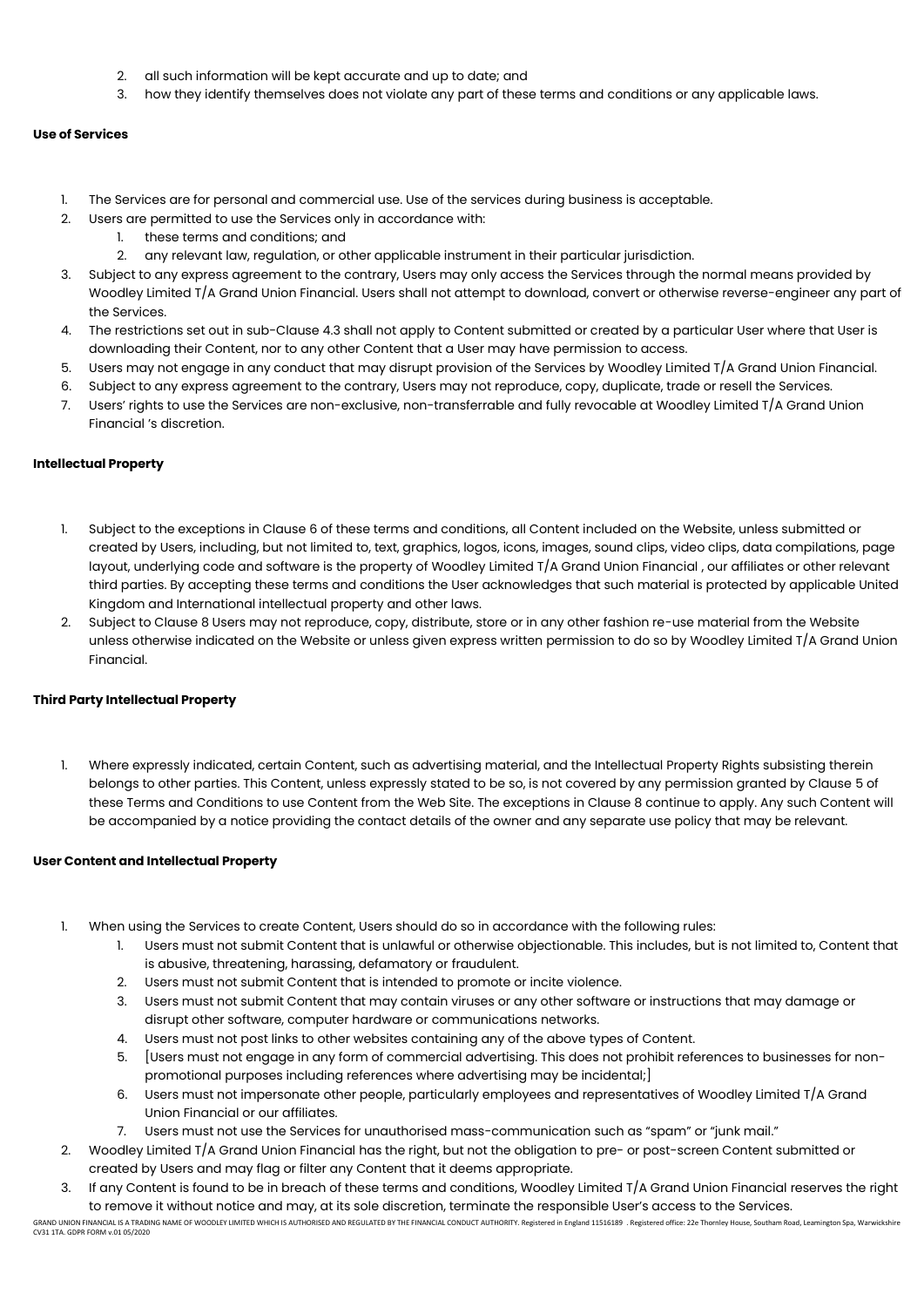- 4. Users acknowledge that they may be exposed to Content that they may find offensive. If a User believes that such Content is in violation of these terms and conditions, it should be reported to Woodley Limited T/A Grand Union Financial using our postal address or calling 07845 028 900.
- 5. Users are solely responsible for all Content that they submit or create. Woodley Limited T/A Grand Union Financial do not endorse, support, represent or otherwise guarantee the accuracy or reliability of such Content.
- 6. Subject to sub-Clause 7.4, Users use the Services at their own risk.
- 7. By submitting or creating Content Users warrant and represent that they are the author of such Content and / or that they have acquired all the appropriate rights and / or permissions to use the Content in this fashion. Woodley Limited T/A Grand Union Financial accept no responsibility or liability for any infringement of third-party rights by such Content. Further, Users waive all moral rights in all Content that they submit or create to be named as its author. Woodley Limited T/A Grand Union Financial accept no responsibility or liability for any infringement of third-party rights by such Content.
- 8. By accepting these terms and conditions, the User grants a non-exclusive, worldwide, perpetual licence to Woodley Limited T/A Grand Union Financial to copy, distribute, transmit, publicly display, publicly perform, transmit and reformat all Content for the purpose of providing the Services.
- 9. The User represents and warrants that they have all necessary rights, power, and authority to grant the licence described in sub-Clause 7.8.

# **Fair use of Intellectual Property**

1. Content may be copied, transmitted, performed, adapted, or otherwise re-used without written permission where any of the exceptions detailed in Chapter III of the Copyright Designs and Patents Act 1988, or other relevant legislation apply.

# **Links to Other Websites**

1. This Website may provide links to other websites as part of the Services. Unless expressly stated, such websites are not under the control of Woodley Limited T/A Grand Union Financial or that of our affiliates. Woodley Limited T/A Grand Union Financial assume no responsibility for the content of the websites and disclaim liability for any and all forms of loss or damage arising out of the use of them. The inclusion of a link to another website on this Website does not imply any endorsement of that website or of those in control of it.

# **Links to this Websites**

1. Users wishing to place a link to this Website on another website may do so only to our home page in the absence of any prior permission. Deep linking (i.e., links to specific pages within the Website) requires the express permission of Woodley Limited T/A Grand Union Financial. To find out more Users should contact Woodley Limited T/A Grand Union Financial at info@grandunionfinancial.co.uk or telephone 07845 028 900.

# **Privacy**

1. Use of the Website and the Services is also governed by Grand Union Financials' Privacy Policy which is incorporated into these terms and conditions by this reference.

#### **Disclaimer of Warranties**

- 1. Woodley Limited T/A Grand Union Financial makes no warranty or representation that the Website or the Services will meet Users' requirements, that they will be of satisfactory quality, that they will be fit for a particular purpose, that they will not infringe the rights of third parties, that they will be compatible with all systems, or that they will be secure.
- 2. Woodley Limited T/A Grand Union Financial shall use its best and reasonable endeavours to ensure that all information provided on the Website and the Services is accurate and up to date, however Woodley Limited T/A Grand Union Financial makes no warranty or representation that this will always be the case. Woodley Limited T/A Grand Union Financial make no guarantee of any specific results from the use of the Website or the Services.
- 3. No part of the Website or the Services is intended to constitute advice and the Content of the Website, and the Services should not be relied upon when making any decisions or taking any action of any kind.

.<br>GRAND UNION FINANCIAL IS A TRADING NAME OF WOODLEY LIMITED WHICH IS AUTHORISED AND REGULATED BY THE FINANCIAL CONDUCT AUTHORITY. Registered in England 11516189 . Registered office: 22e Thornley House, Southam Road, Leami CV31 1TA. GDPR FORM v.01 05/2020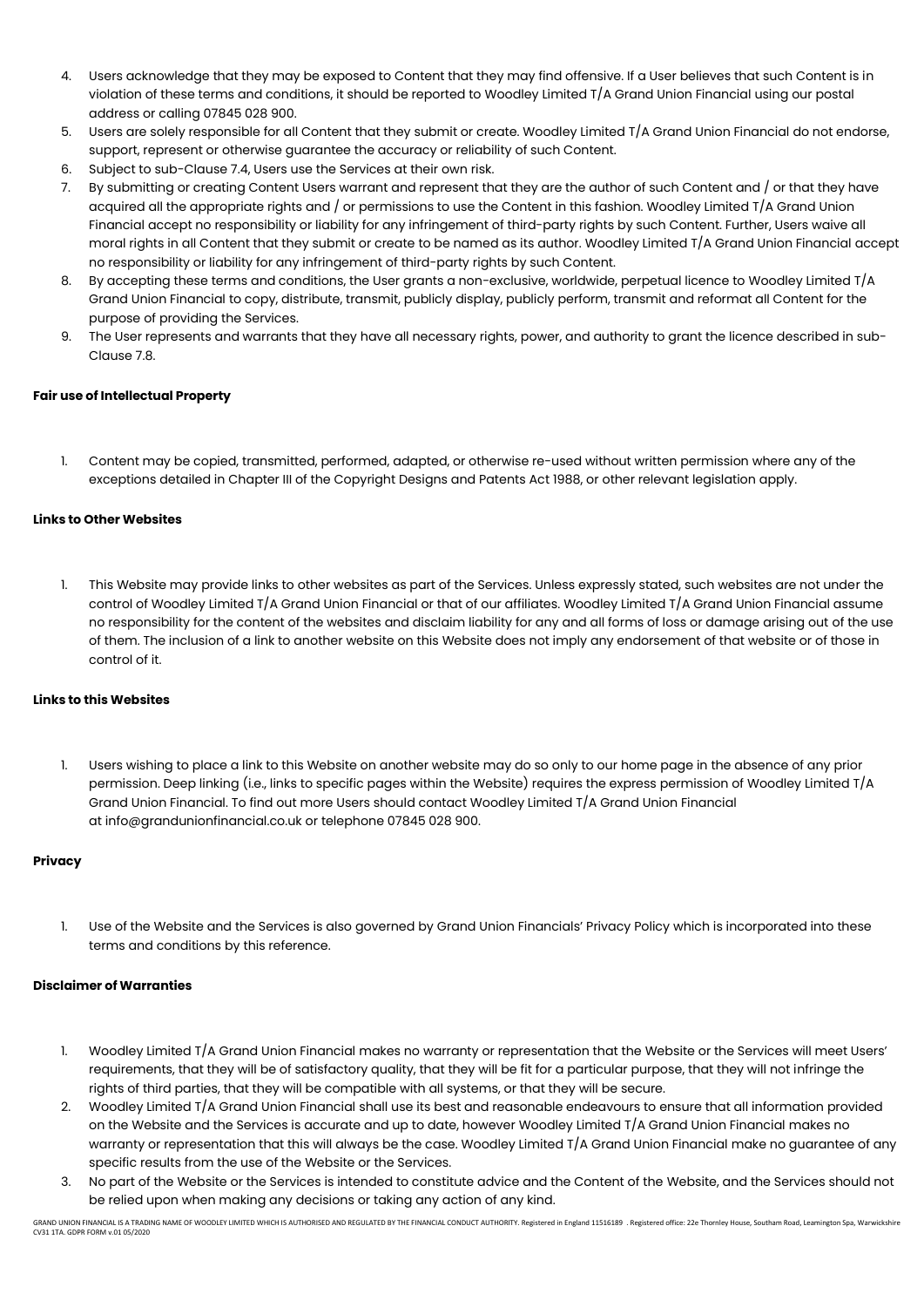- 4. Any information that forms part of the Website or the Services is not designed with commercial purposes in mind. [Commercial use of the Services is forbidden under sub-Clause 4.1 of these terms and conditions. Any such use Woodley Limited – TR.IT.09 Web-Based Software Terms & Conditions 6 constitutes a breach of these terms and conditions and] Woodley Limited T/A Grand Union Financial makes no representation or warranty that the Website or the Services or any Content therein is suitable for use in commercial situations or that it constitutes accurate data and / or advice on which business decisions can be based.
- 5. Whilst every effort has been made to ensure that all descriptions of Services available from Woodley Limited T/A Grand Union Financial correspond to the actual services available, Woodley Limited T/A Grand Union Financial is not responsible for any variations from these descriptions.

## **Availability of the Website and the Services**

- 1. The Website and the Services are provided "as is" and on an "as available" basis. Woodley Limited T/A Grand Union Financial give no warranty that the Website or the Services will be free of defects and / or faults. To the maximum extent permitted by law Woodley Limited T/A Grand Union Financial provides no warranties (express or implied) of fitness for a particular purpose, accuracy of information, compatibility, and satisfactory quality.
- 2. Woodley Limited T/A Grand Union Financial accepts no liability for any disruption or non-availability of the Website or the Services resulting from external causes including, but not limited to, ISP equipment failure, host equipment failure, communications network failure, power failure, natural events, acts of war or legal restrictions and censorship.

# **Limitation of Liability**

- 1. To the maximum extent permitted by law, Woodley Limited T/A Grand Union Financial accepts no liability for any direct or indirect loss or damage, foreseeable or otherwise, including any indirect, consequential, special, or exemplary damages arising from the use of the Website, the Services or any information contained therein. Users should be aware that they use the Website, the Services, and all relevant Content at their own risk.
- 2. Nothing in these terms and conditions excludes or restricts Woodley Limited T/A Grand Union Financial 's liability for death or personal injury resulting from any negligence or fraud on the part of Woodley Limited T/A Grand Union Financial.

#### **Term and Termination**

- 1. The term of the Agreement shall commence upon the User's acceptance of these terms and conditions and shall continue until terminated either by the User or by Woodley Limited T/A Grand Union Financial in accordance with this Clause 15.
- 2. If a User wishes to terminate the Agreement they may do so by:
	- 1. Closing their Account; [and / or]
	- 2. Informing Woodley Limited T/A Grand Union Financial in writing that they wish to terminate this Agreement.
- 3. Woodley Limited T/A Grand Union Financial reserves the right to terminate the Agreement, a User's Account, and a User's access to the Services at any time for the following reasons:
	- 1. The User has committed a material breach of these terms and conditions, unless such breach is capable of remedy, in which case the right to terminate immediately will be exercisable if the User fails to remedy the breach within 14 days after a written notice to do so.
	- 2. The User has indicated, expressly or impliedly, that they do not intend to or are unable to comply with these terms and conditions.
	- 3. Woodley Limited T/A Grand Union Financial is required to do so by law.
	- 4. It has become, in the opinion of Woodley Limited T/A Grand Union Financial, its affiliates or advisers, no longer commercially viable to continue providing the Services.
	- 5. Woodley Limited T/A Grand Union Financial is no longer providing the Services in the User's country of residence.
- 4. If the Agreement is terminated, the User's Account will be closed and their access to the Services suspended. Any Content that the User has submitted or created will become inaccessible to all Users upon termination, however copies may be retained by Woodley Limited T/A Grand Union Financial as part of standard backup procedures.
- 5. Upon termination of the Agreement, the User shall cease to be bound by all obligations set out in these terms and conditions except for those expressly stated to survive the termination of the Agreement.

#### **No Waiver**